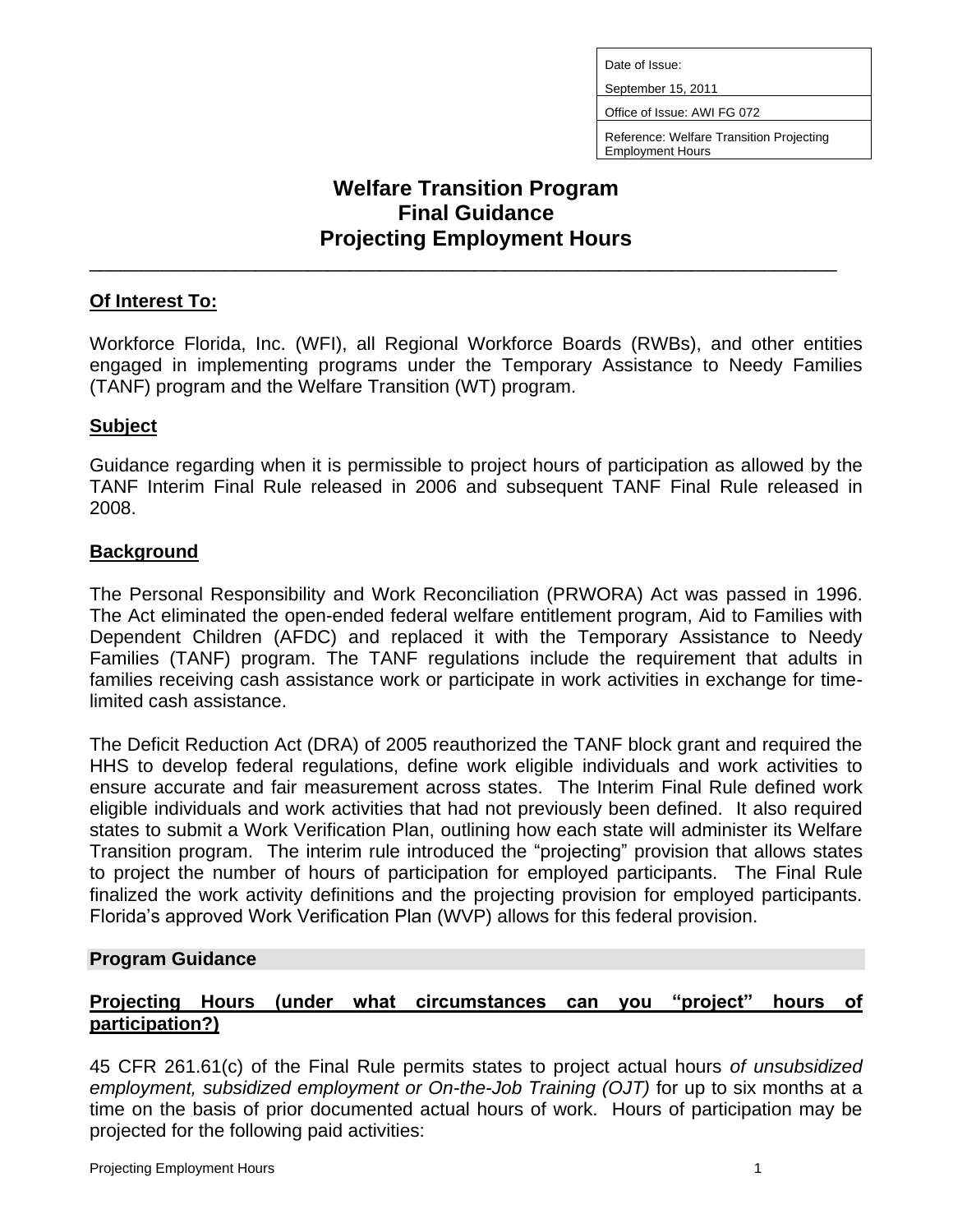- 1. Unsubsidized Employment;
- 2. Subsidized Private and Public Sector Employment;
	- a. Hours *may* be projected for subsidized employment that is *TANF-funded* with documentation of continued employment from the employer
- 3. On-the-Job Training; and
- 4. Self-employment.

Before projecting hours, program staff is required to ensure that the following has taken place:

- 1. The employment has been documented and verified based on WVP guidelines and the region's Local Operating Procedure (LOP); and
- 2. A full-pay cycle has been received.

Florida's WVP provides guidance on how the state will make projections under the federal guidelines. Florida's WVP allows program staff to project hours up to six months based on actual documentation received from an individual's *first full pay cycle.* A full pay cycle is one in which an individual is paid for a full pay cycle's duration of work. For example, an individual paid bi-weekly would have to work a full two weeks and the pay stub or pay documentation would have to reflect the number of hours worked for that two-week duration.

Often times, participants who gain employment will become ineligible for TCA because their earned income is too high to continue to receive cash benefits. When this happens, DCF will record the employment information and the RWB will receive a closure alert notifying the RWB that the customer is no longer eligible for cash assistance. The RWB may project hours based on the most recent pay documentation with a full pay cycle.

Sometimes a participant can gain employment and still be eligible for TCA. When this happens, DCF will record the employment information and the participant's benefit amount will be reduced. It is important to remember that even if the customer is receiving a reduced benefit amount, these months still count towards the participant's time-limited months. Employment hours *may* be projected on open cases based on a full pay cycle *if* the RWB receives documentation that the customer continues to be employed. Self-attestation from the customer *is not* acceptable as verification or documentation of continued employment. The allowable documentation and verification methods can be found in the *Documentation (section V)* section of this guidance. RWBs should consider offering an alternative to the reduced payment. Some alternatives include:

- Determining if the participant qualifies to receive a Cash Severance payment. To learn more about the Cash Assistance Severance, please click the following link: [Guidance-Cash Assistance Severance Benefit.](http://www.floridajobs.org/pdg/guidancepapers/024%20CashAssistanceSeveranceBenefWTPrev012104.rtf)
- Discuss with the participant the possibility of opting out of receiving the reduced payment to preserve their time-limited cash assistance months. The participant would still qualify for transitional services, based on funding availability and local operating procedures.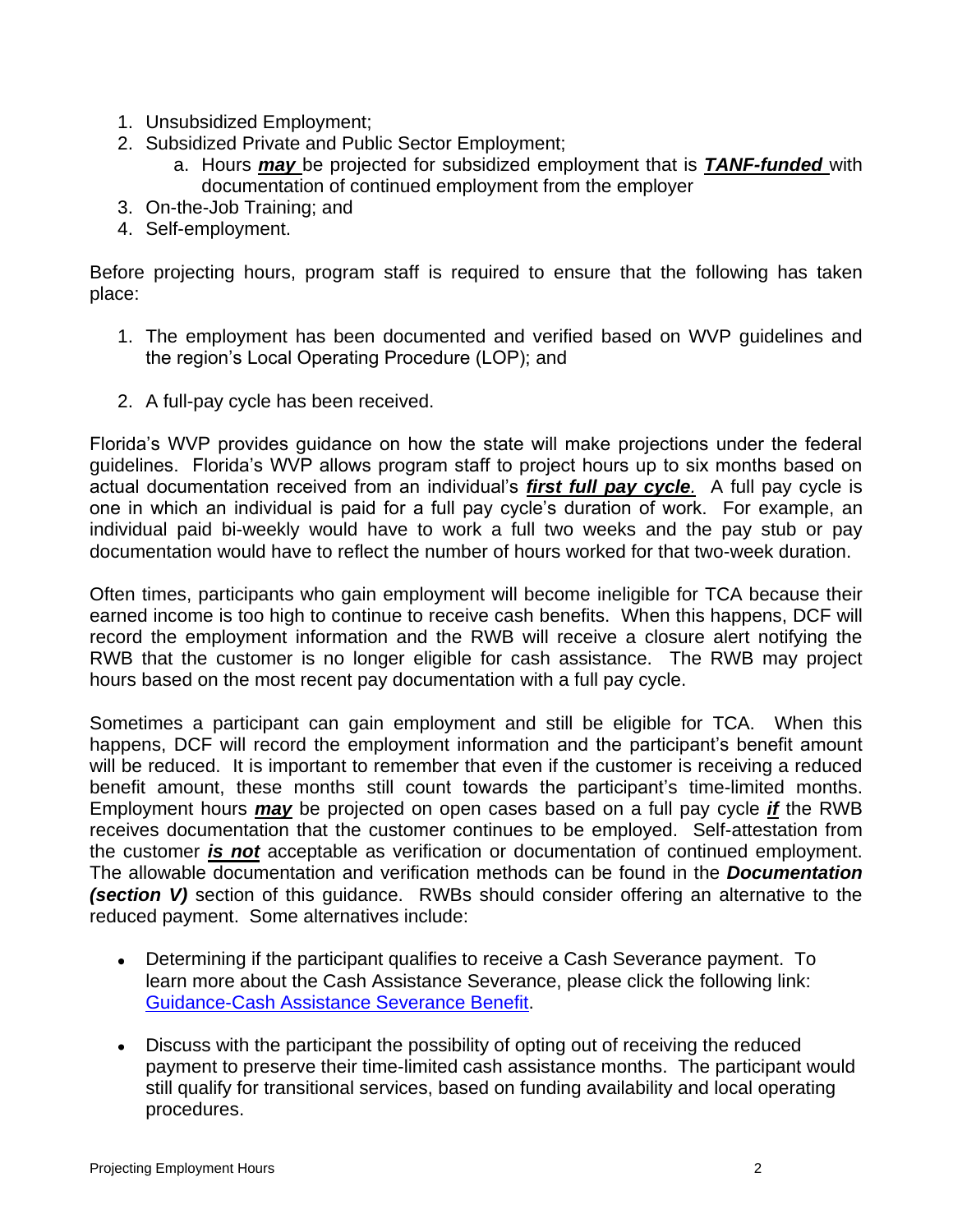The Final Rule identifies self-employment as "unsubsidized employment" however; there is no employer to issue a pay stub and no supervisor to monitor work hours. In this situation, HHS allows states to count the number of hours by dividing the individual's self-employment gross income less any business expenses by the federal minimum wage. The HHS also provided states the opportunity to propose an alternative method of determining selfemployment hours. As a part of Florida's Work Verification Plan, the state has opted to use the participant's gross self-employment income less business expenses, divided by the higher of the State or federal minimum wage. Currently, the state's minimum wage is \$7.31 which is higher than the federal minimum wage of \$7.25.

Self-employment hours may be projected if the employment closes the cash assistance. Proof of gross income and business expenses shall be documented prior to projecting selfemployment hours. Because there is no employer to verify continued employment for a selfemployed participant, the RWB must continue to collect documentation related to selfemployment as necessary. If a closure alert is received from DCF and the RWB has secured documentation to support employment, employment hours may be projected thereafter.

## **IV. Local Operating Procedure**

The RWBs are required to develop a local operating procedure on projecting employment hours. The local procedure must include the requirement to obtain documentation of employment, proof of a full pay cycle and documentation that the closure alert has been received prior to projecting hours. Each staff member should complete the process in the same manner and the LOP should provide program staff the guidance on how to enter information as outlined in the regional policy. For instance, if the region allows program staff to contact the employer directly to verify the number of hours worked to document and project hours once the closure alert has been received, the region should ensure that program staff are using a uniform collateral contact form that includes required information outlined in Florida's approved Work Verification Plan.

#### **V. Documentation**

As outlined in the Work Verification Plan, Florida can project hours of participation for paid activities for up to six months based on *documented actual hours* of work during a participant's first full pay cycle.

The RWB or provider personnel will verify actual hours of employment from documentation that includes:

- 1. Proof of employment with wage rate and hours;
- 2. Pay stubs;
- 3. Time sheets;
- 4. Copies of checks;
- 5. Money orders; and/or
- 6. Other payment forms submitted by the work eligible individual.

Staff may also verify employment hours by contacting the employer directly and documenting employment, wage rate and hours. Verification of employment hours or other employment